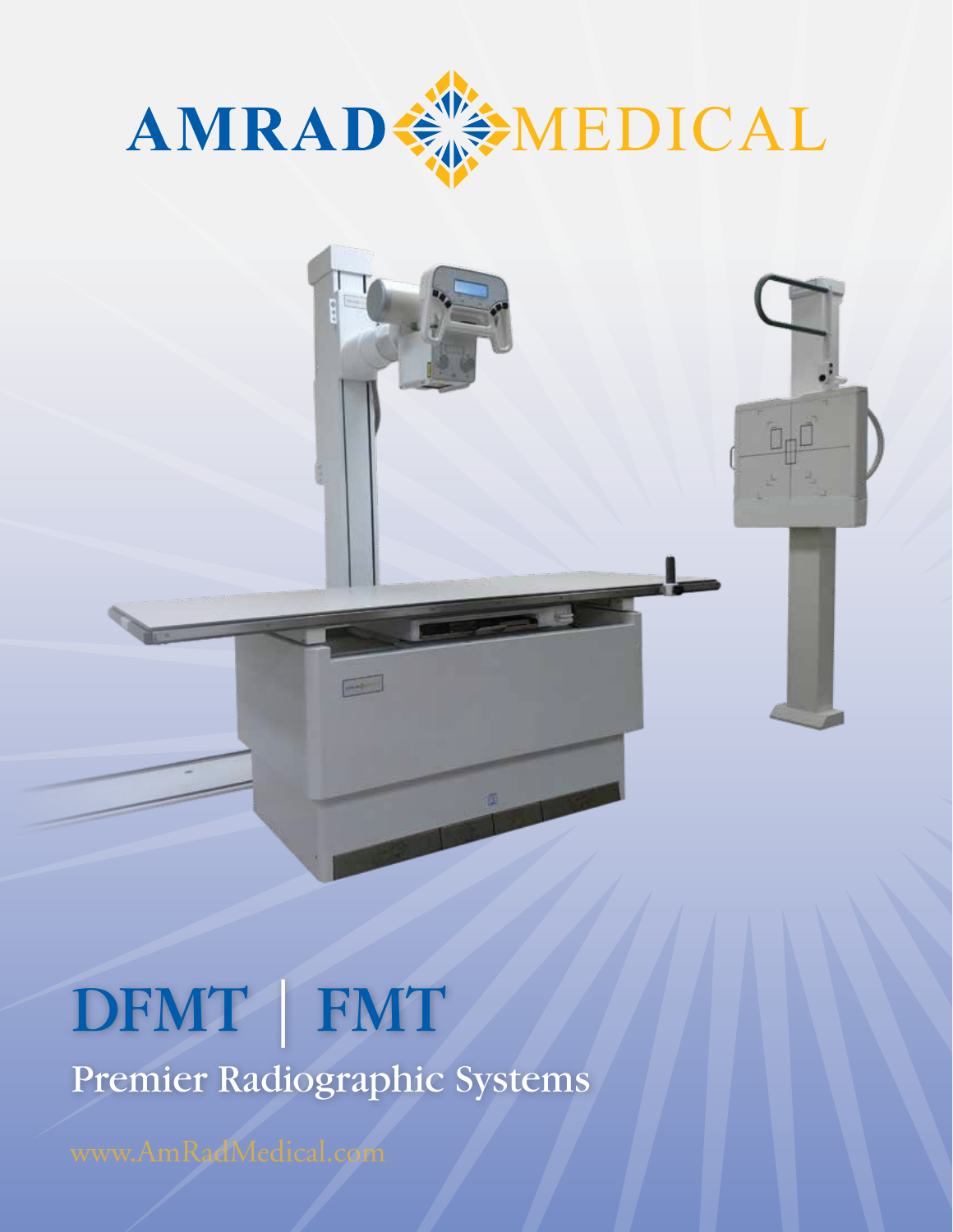

Fast and Accurate Patient Positioning

# Digital Floor Mounted Tubestand

- *•* Easy to read LCD shows SID continuous to table-top and table receptor with discrete SID of 40" and 72" to the wallstand
- *•* Cross-table views are easily accomplished using the rotational and transverse positioning capabilities
- *•* 10 ft. floor track allows for offtable and weight bearing exams and is customizable down to 8 ft.



Compatible with most DR Solutions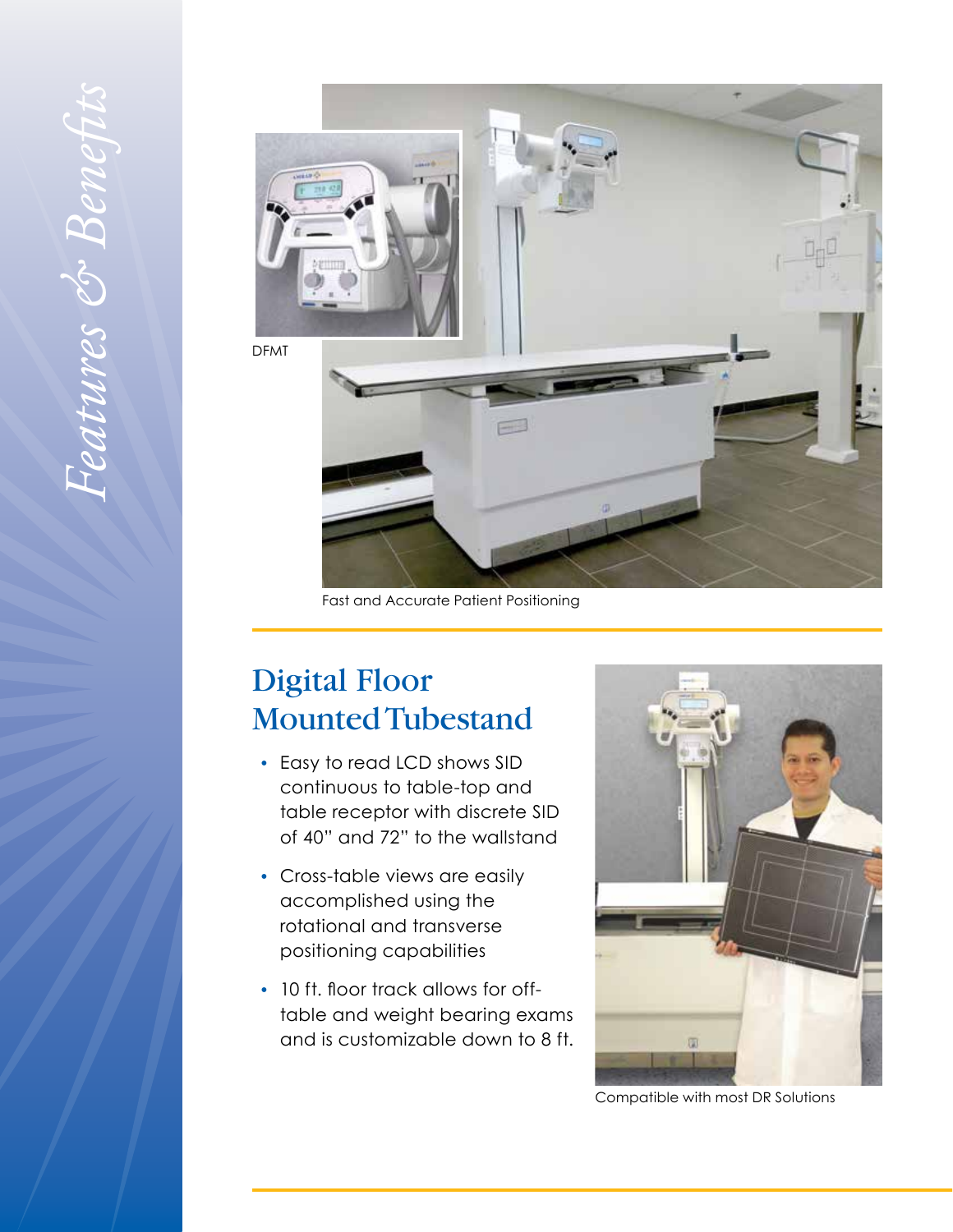

Easy Patient Transfer

> Convenient Lock-Release Pedals

### Elevating Four-way Float Top Table

- Flat, four-way, floating top permits easy transfer and positioning of patients
- Designed for all types of applications, available in 400lb and 650lb patien t capacities
- *•* Four-pedal design allows for eas y accessibility to table lock release
- *•* Collision-protection and fail-safe locks ensure safe operation
- *•* Four-way lock release and elevatio n handle (DFMT)

### Options include:

- *•* 35.5" wide table top
- *•* Four-way lock release handle
- *•* Non-elevating version available in 400 l b and 650 lb patient capacities
- *•* Rotating Cassette Tray



Standing Knees



Ergonomic Design

# Wallstand

- Center mounting or side mounting of Bucky make s this wallstand flexible fo r any patient application or installation limitation
- *•* Ergonomically designed hand control for ease o f positioning wall receptor
- *•* Side-mounted handgrips stabilize patients durin g PA exams
- *•* Overhead Grip (DFMT)
- *•* Remote Collimator Light

### Options include:

- *•* Dual-sided Lock Release
- Rotating Cassette Tray

# *The Professionals' Choice*

### www.AmRadMedical.com